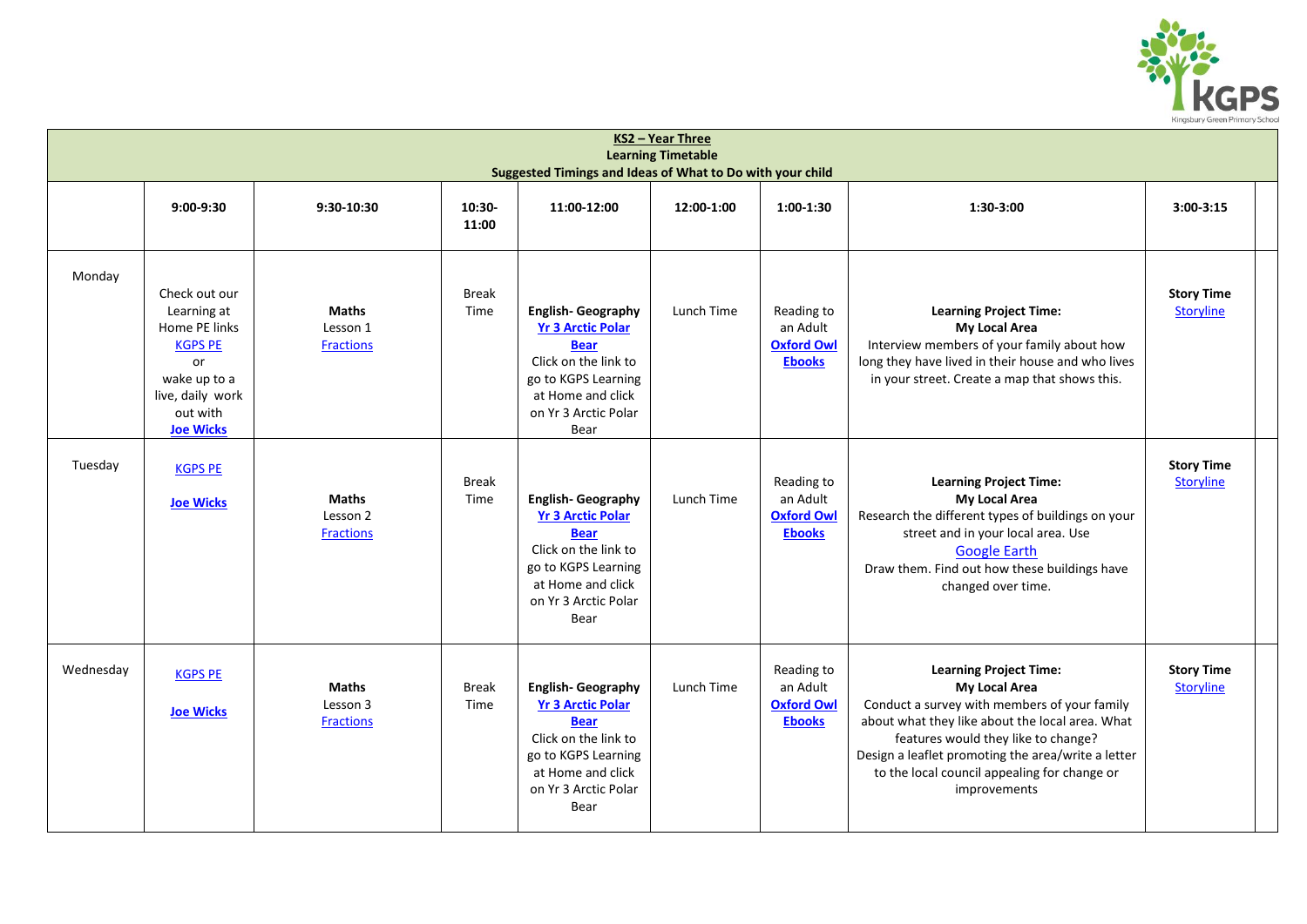

| Thursday | <b>KGPS PE</b><br><b>Joe Wicks</b> | <b>Maths</b><br>Lesson 4<br><b>Fractions</b> | Break<br>Time        | <b>English-Geography</b><br><b>Yr 3 Arctic Polar</b><br><b>Bear</b><br>Click on the link to<br>go to KGPS Learning<br>at Home and click<br>on Yr 3 Arctic Polar<br>Bear                                                                                                                                                                                                                                                              | Lunch Time | Reading to<br>an Adult<br><b>Oxford Owl</b><br><b>Ebooks</b> | <b>PSHE</b><br><b>BBC PSHE</b><br>French<br><b>BBC French</b><br>Year Three French Part 1                                                                                                                      | <b>Story Time</b><br><b>Storyline</b> |
|----------|------------------------------------|----------------------------------------------|----------------------|--------------------------------------------------------------------------------------------------------------------------------------------------------------------------------------------------------------------------------------------------------------------------------------------------------------------------------------------------------------------------------------------------------------------------------------|------------|--------------------------------------------------------------|----------------------------------------------------------------------------------------------------------------------------------------------------------------------------------------------------------------|---------------------------------------|
| Friday   | <b>KGPS PE</b><br><b>Joe Wicks</b> | <b>Maths</b><br>Lesson 5<br><b>Fractions</b> | <b>Break</b><br>Time | English<br>If you have<br>completed your<br>History Geography<br>project have a go at<br>one of these:<br><b>Spelling Rule of the</b><br>Day<br>(See how to access<br>your child's spelling<br>rule below this<br>timetable.)<br>Year Three and Four<br><b>Spellings</b><br>Practise ten<br>spellings from your<br>list and aim to<br>include them in<br>your writing in<br><b>Pobble</b><br>Don't forget to use<br>cursive writing! | Lunch Time | Reading to<br>an Adult<br><b>Oxford Owl</b><br><b>Ebooks</b> | <b>Learning Project Time:</b><br>My Local Area<br>Recreate a building from your street or in your<br>area using recycled materials from within your<br>home. Plot the buildings on your map made on<br>Monday. | <b>Story Time</b><br><b>Storyline</b> |

# **Additional Learning Resources that families may want to engage with:**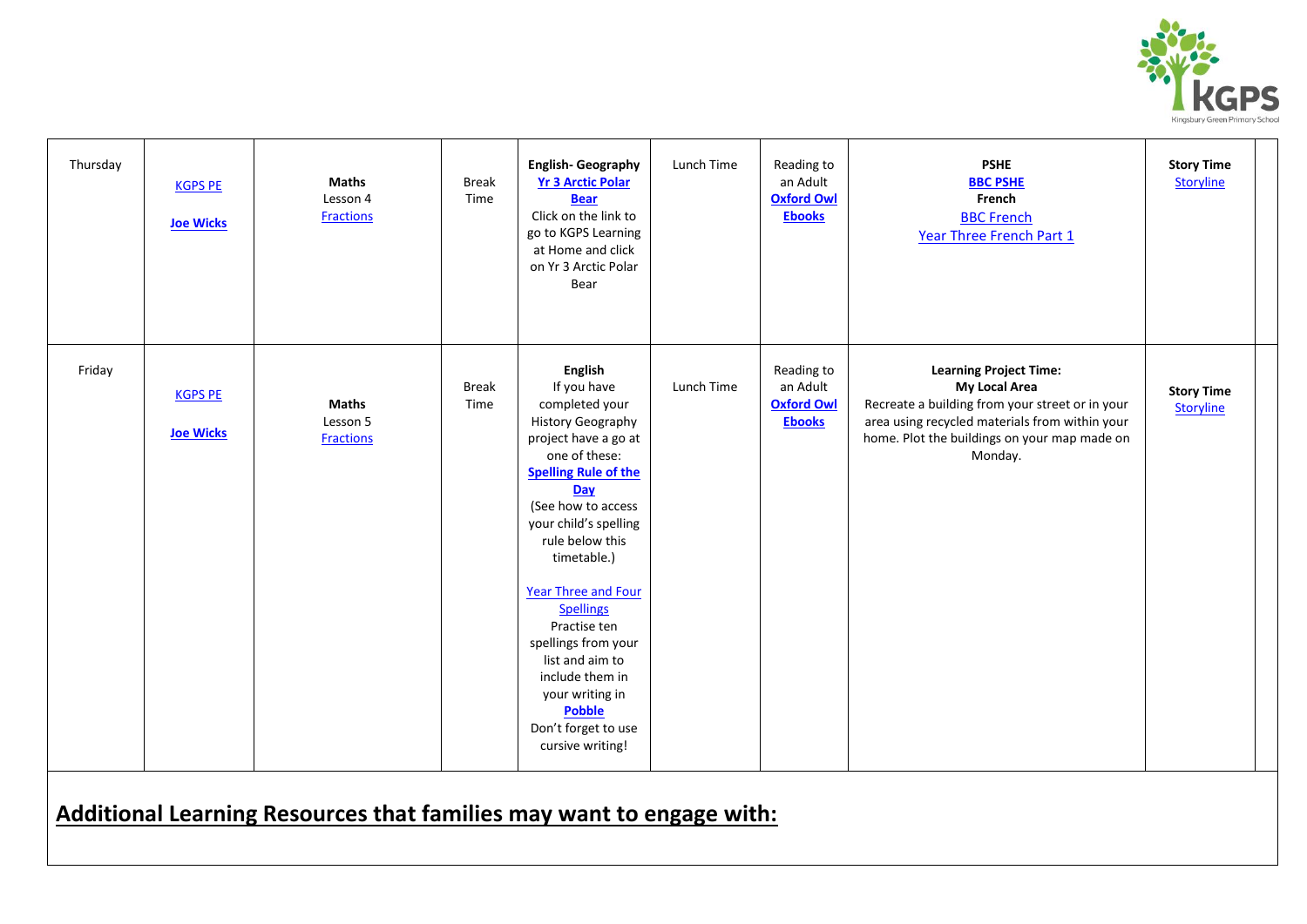

## **Oxford Owl for reading, spelling and maths:**

• Time to read! Why not read one of the e-books from the book library. Log in to choose a book. You can read a wider range of books and select one for your age band or challenge yourself with one above. **Use the log in and password details sent via parent mail**. There is also extra spelling and grammar practice too!

Click:<https://www.oxfordowl.co.uk/>

- Select log in
- When the website opens, select "My class login"



Enter username and password and choose from options available to read an e-book

Practise spellings! To access the spellings please click the link below and then follow these steps.

Click:<https://www.oxfordowl.co.uk/> and then click

- My Class Login.
- Read, Write Inc Spelling
- Extra Practice Zone
- Year Group
- Click on 'Activity' to open up a spelling rule. Practise one spelling rule each time.

## **Pobble 365 - for Creative writing:**

 Why not escape from your daily routine and immerse yourself into an imaginary world! Use the fantastic pictures in the Pobble 365 link below to write your own story! Bring it to school to share with your class.

<http://www.pobble365.com/>

### **Mathematics:**

Click on the WRM link, go to the lesson for each day, watch the video with your child and then have a go at solving the problems.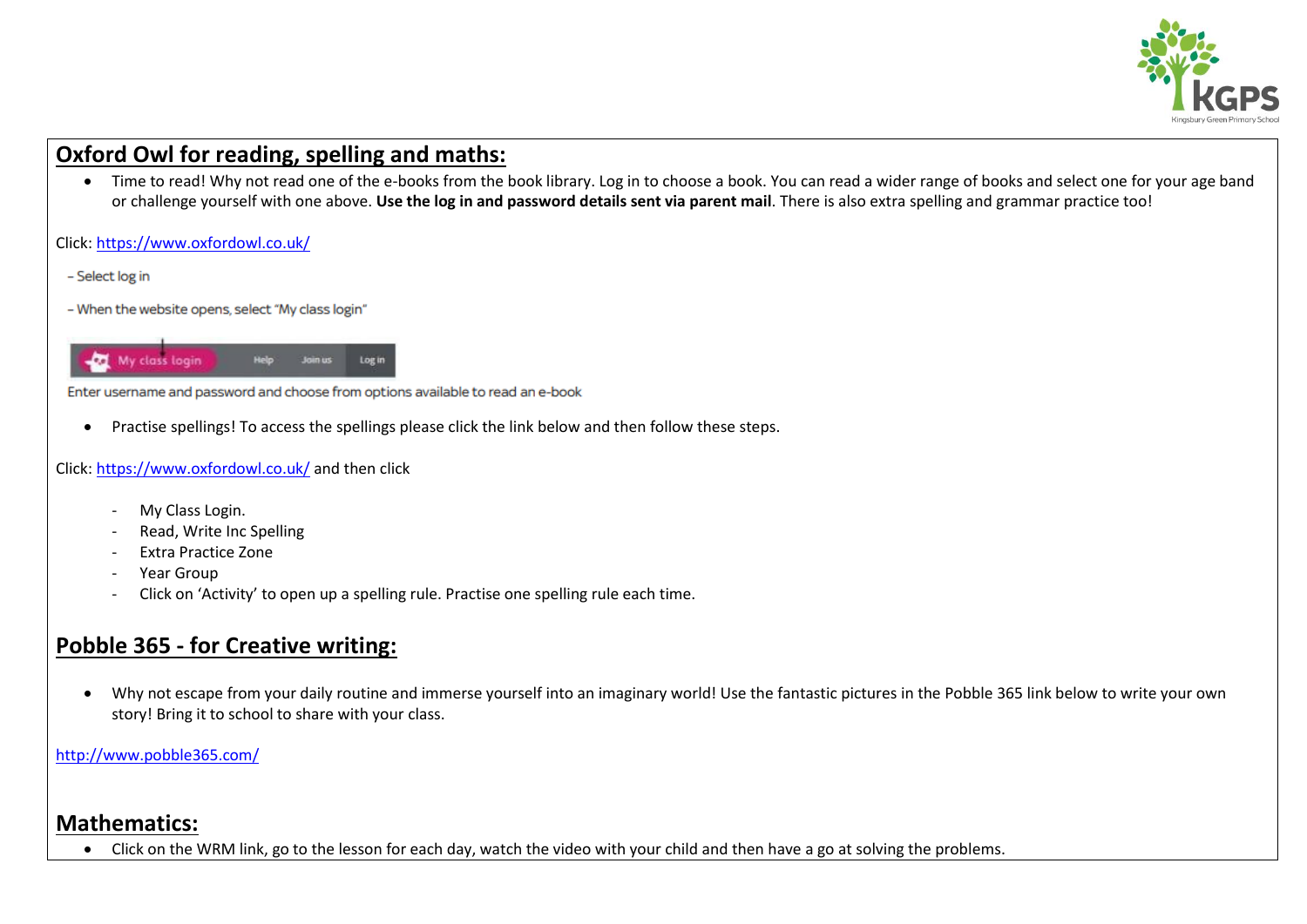

- Continue to practise your number facts each day for 10-20 minutes [Daily Arithmetic](https://www.topmarks.co.uk/maths-games/daily10) [Maths Frame](https://mathsframe.co.uk/)
- Practise Maths and access past SATs papers **[Reasoning and Problem Solving](https://primarysite-prod-sorted.s3.amazonaws.com/springcroft-primary-school/UploadedDocument/915522a464444cfa96a70bc9bdaee45d/ultimate-ks2-maths-sats-organiser-y6-daily-mini-videos-puzzles-for-y5.pdf)**
- Solve a maths problem and submit your solution! **<https://nrich.maths.org/>**

# **Revision and learning interesting facts:**

- Use BBC Bitesize to help with your homework, revision and learning. Find free videos, step-by-step guides, activities and quizzes by level and subject. <https://www.bbc.co.uk/bitesize/levels/zbr9wmn>
- Watch CBBCNewsround and discuss current affairs.

#### **[CBBCNewsround](https://www.bbc.co.uk/newsround)**

 $\bullet$ 

- Learn a poem and perform it to an audience. Write your own poem! [Poetry4kids](https://www.poetry4kids.com/)
	- Solve a maths problem andsubmit your solution! **<https://nrich.maths.org/>**

### **Learning Project - to be done throughout the week : My Local Area**

**The project this week aims to provide opportunities for your child to learn more about the area in which they live. Learning may focus on your local area, famous people, key landmarks and links to your city.**

#### **Let's Wonder:**

Think about their street. What type of houses are on their street? What type of house do they live in? What other buildings are close by? Find out about their local area, what different buildings does it have? How old are some of those buildings? How have they changed over time? Use a map to locate different places. Look on [Google Earth.](https://www.google.co.uk/intl/en_uk/earth/) Draw their own map of their local area.

#### ● **Let's Create:**

Choose a building they most admire in their local area. Make a model of that building using materials of their choice. (Playdough, junk modelling , lego etc…..) How well did they do? What would they do differently next time? What have they learnt?

#### **● Be Active:**

Get out into the garden, pull up some weeds or mow the lawn. Does their garden need a tidy up? Maybe they could plant some seeds. **Recommendation at least 2 hours of exercise a week.**